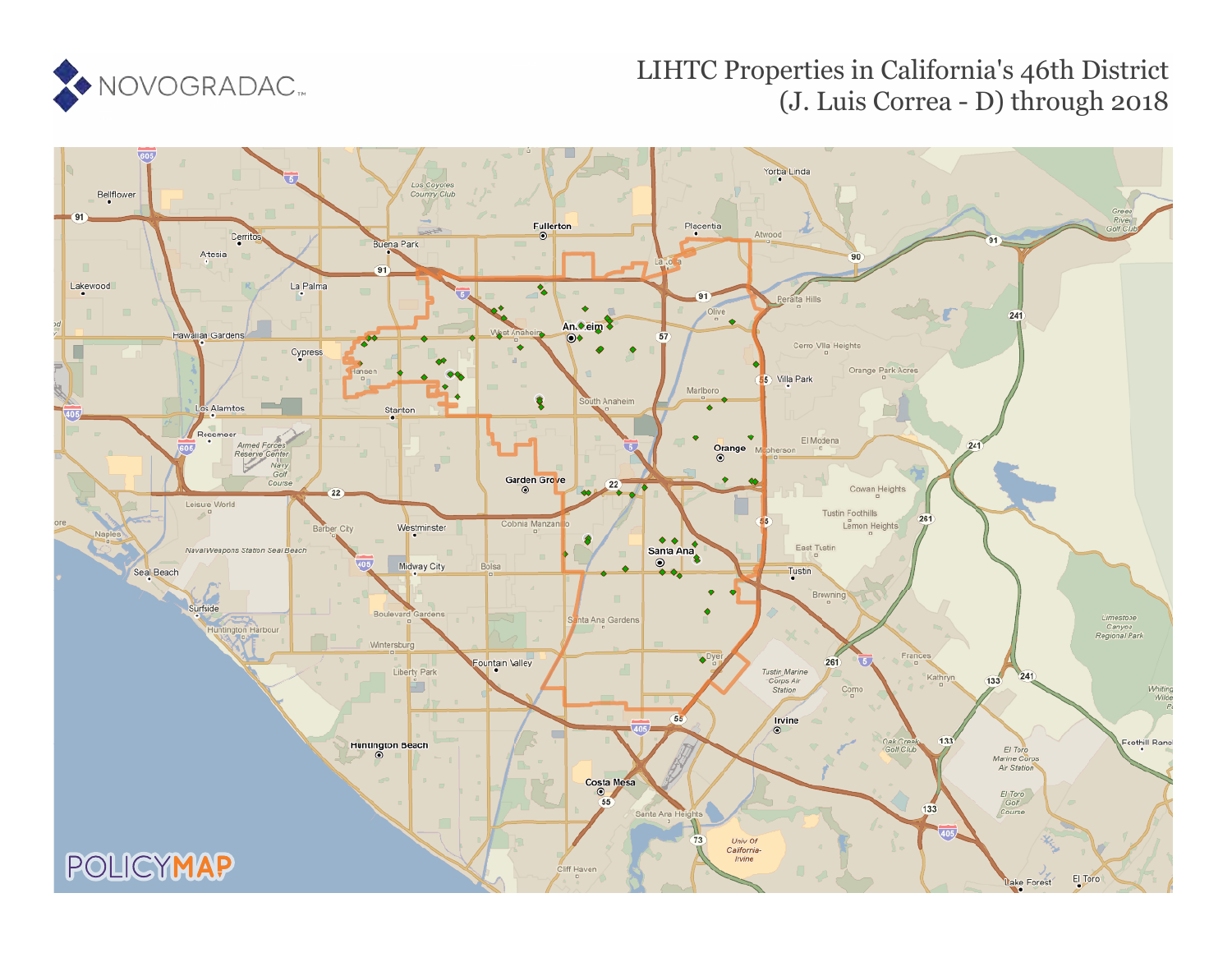| <b>Project Name</b>                                                                                                                          | <b>Address</b>                                            | <b>City</b>                             | <b>State</b> | <b>Zip Code</b> | Nonprofit<br><b>Sponsor</b> | <b>Allocation</b><br>Year | Annual<br><b>Allocated</b><br>Amount | in Service           | <b>Year Placed Construction</b><br><b>Type</b> | <b>Total</b><br><b>Units</b> | Low<br>Income<br><b>Units</b> | <b>Rent or</b><br>Income<br><b>Ceiling</b> | <b>Credit</b><br><b>Percentag Exempt</b><br>$\bullet$ | Tax-<br><b>Bond</b> | <b>HUD Multi-</b><br><b>Family</b><br><b>Financing/Rent</b><br>al Assistance |
|----------------------------------------------------------------------------------------------------------------------------------------------|-----------------------------------------------------------|-----------------------------------------|--------------|-----------------|-----------------------------|---------------------------|--------------------------------------|----------------------|------------------------------------------------|------------------------------|-------------------------------|--------------------------------------------|-------------------------------------------------------|---------------------|------------------------------------------------------------------------------|
| <b>ORANGEVALE APTS</b>                                                                                                                       | 1300 N<br><b>SHAFFER ST</b>                               | ORANGE                                  | CA           | 92867           | No                          | 1998                      | \$85,530                             | 1998                 | Acquisition and<br>Rehab                       | 64                           | 64                            | 60% AMGI                                   | 30%<br>present<br>value                               | Yes                 |                                                                              |
| <b>CALIFORNIA VILLAS</b>                                                                                                                     | $935$ S GILBERT $\;$ ANAHEIM $\;$ ST                      |                                         | CA           | 92804           | No                          | 2001                      | \$280,013                            | 2003                 | New Construction                               | 34                           | 33                            | 60% AMGI                                   | 70%<br>present<br>value                               | No                  |                                                                              |
| <b>CASA ALEGRE</b>                                                                                                                           | 2761 W BALL<br>RD                                         | <b>ANAHEIM</b>                          | CA           | 92804           | $\mathbf{N}\mathbf{o}$      | 2003                      | \$221,354                            | 2003                 | <b>New Construction</b>                        | 23                           | 22                            | 60% AMGI                                   | 70%<br>present<br>value                               | No                  |                                                                              |
| <b>LINBROOK COURT</b>                                                                                                                        | 2240W<br><b>LINCOLN AVE</b>                               | <b>ANAHEIM</b>                          | CA           | 92801           | No                          | 2001                      | \$741,988                            | 2003                 | New Construction                               | 81                           | 80                            | 60% AMGI                                   | 70%<br>present<br>value                               | No                  |                                                                              |
| <b>SOLARA COURT</b>                                                                                                                          | $3335\,\mathrm{W}$ $$\,$ ANAHEIM $$\,$ LINCOLN AVE $$\,}$ |                                         | CA           | 92801           | $\mathbf{N}\mathbf{o}$      | 2002                      | \$383,329                            | 2003                 | <b>New Construction</b>                        | 132                          | 132                           | 60% AMGI                                   | 30%<br>present<br>value                               | Yes                 |                                                                              |
| <b>SUNGROVE SENIOR</b><br><b>APTS</b>                                                                                                        |                                                           | 12811 GARDEN GARDEN GROVE CA GROVE BLVD |              | 92843           | $\mathbf{No}$               | 2001                      | \$598,893                            | 2003                 | <b>New Construction</b>                        | 82                           | 80                            | 60% AMGI                                   | 70%<br>present<br>value                               | No                  |                                                                              |
| HERMOSA VILLAGE                                                                                                                              | <b>1515 S CALLE</b><br><b>DEL MAR</b>                     | <b>ANAHEIM</b>                          | CA           | 92802           | No                          | 2003                      | \$1,179,950                          | 2003                 | Acquisition and<br>Rehab                       | 118                          | 111                           | 60% AMGI                                   | 70%<br>present<br>value                               | $\mathbf{No}$       |                                                                              |
| <b>LA GEMA DEL</b><br><b>BARRIO</b>                                                                                                          | 638 E ADAMS<br>ST                                         | <b>SANTA ANA</b>                        | CA           | 92707           | No                          | 1991                      | \$102,805                            | 1992                 | Acquisition and<br>Rehab                       | 6                            | 6                             | 60% AMGI                                   | 70%<br>present<br>value                               | No                  |                                                                              |
| RAITT STREET APTS 201 N RAITT ST SANTA ANA                                                                                                   |                                                           |                                         | CA           | 92703           | No                          | 1991                      | \$93,413                             | 1993                 | <b>New Construction</b>                        | $6\phantom{.}6$              | $6\phantom{.0}$               | 60% AMGI                                   | 70%<br>present<br>value                               | No                  |                                                                              |
| <b>CASA RAMON APTS</b>                                                                                                                       | 840W<br><b>WALNUT AVE</b>                                 | ORANGE                                  | CA           | 92868           | No                          | 1999                      | \$201,578                            | 2000                 | Acquisition and<br>Rehab                       | 75                           | 74                            | 60% AMGI                                   | 30%<br>present<br>value                               | Yes                 |                                                                              |
| <b>WALNUT PIXLEY</b>                                                                                                                         | 1519 E<br>WALNUT AVE                                      | ORANGE                                  | CA           | 92867           | No                          | 1992                      | \$151,847                            | 1994                 | <b>New Construction</b>                        | 22                           | 22                            | 60% AMGI                                   | 70%<br>present<br>value                               | No                  |                                                                              |
| <b>CITY GARDENS APTS</b>                                                                                                                     | 2901 N<br>BRISTOL ST                                      | <b>SANTA ANA</b>                        | CA           | 92706           | No                          | 1996                      | \$480,644                            | 1996                 | Acquisition and<br>Rehab                       | 274                          | 274                           | 60% AMGI                                   | 30%<br>present<br>value                               | Yes                 |                                                                              |
| $\begin{tabular}{ll} \bf{CALENDULA \; COURT} & \bf{928 \; S} \\ \bf{HOUSING \; PARTNERS} & \bf{WEBSTER \; AVE} & \bf{ANAHEIM} \end{tabular}$ |                                                           |                                         | CA           | 92804           |                             | 2013                      | \$0                                  | Insufficient<br>Data | Not Indicated                                  | 31                           | $\bf{0}$                      |                                            | Not<br>Indicated                                      |                     |                                                                              |

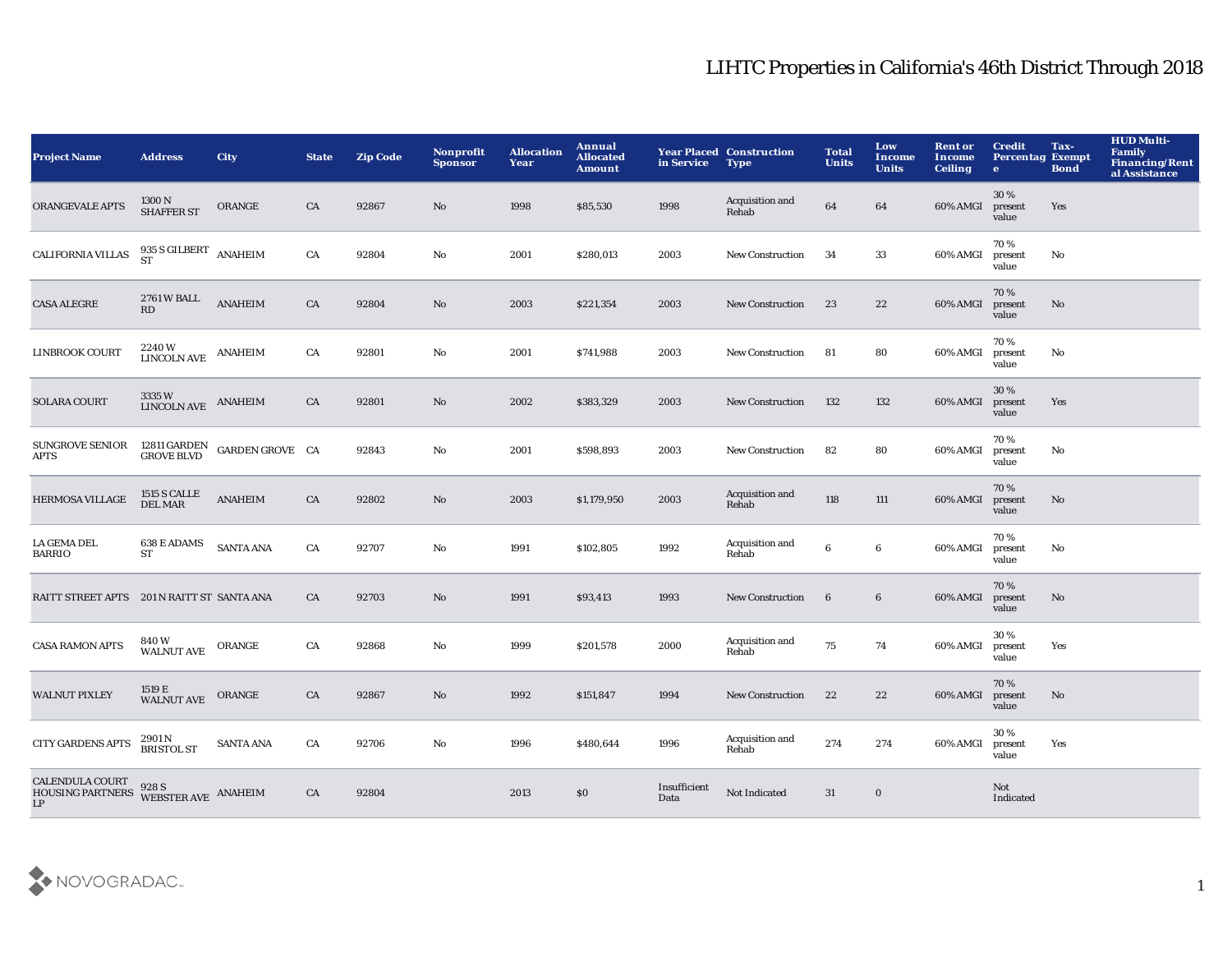| <b>Project Name</b>                                                | <b>Address</b>                           | <b>City</b>      | <b>State</b> | <b>Zip Code</b> | Nonprofit<br><b>Sponsor</b> | <b>Allocation</b><br>Year | Annual<br><b>Allocated</b><br><b>Amount</b> | in Service           | <b>Year Placed Construction</b><br><b>Type</b> | <b>Total</b><br><b>Units</b> | Low<br><b>Income</b><br><b>Units</b> | <b>Rent or</b><br><b>Income</b><br><b>Ceiling</b> | <b>Credit</b><br><b>Percentag Exempt</b><br>$\mathbf{e}$ | Tax-<br><b>Bond</b> | <b>HUD Multi-</b><br>Family<br><b>Financing/Rent</b><br>al Assistance |
|--------------------------------------------------------------------|------------------------------------------|------------------|--------------|-----------------|-----------------------------|---------------------------|---------------------------------------------|----------------------|------------------------------------------------|------------------------------|--------------------------------------|---------------------------------------------------|----------------------------------------------------------|---------------------|-----------------------------------------------------------------------|
| <b>COBBLESTONE APTS</b>                                            | 870 S BEACH<br>BLVD                      | <b>ANAHEIM</b>   | CA           | 92804           | No                          | 2000                      | \$159,468                                   | 2000                 | Acquisition and<br>Rehab                       | 64                           | 63                                   | 60% AMGI                                          | 30%<br>present<br>value                                  | Yes                 |                                                                       |
| HENINGER VILLAGE 200 S<br><b>APTS</b>                              | SYCAMORE ST                              | <b>SANTA ANA</b> | ${\rm CA}$   | 92701           | $\rm\thinspace No$          | 2001                      | \$180,099                                   | 2001                 | Acquisition and<br>Rehab                       | 58                           | 57                                   | 60% AMGI                                          | 30%<br>present<br>value                                  | Yes                 |                                                                       |
| JEFFREY-LYNNE<br><b>APTS PHASE I</b>                               | 1515 S CALLE<br><b>DEL MAR</b>           | <b>ANAHEIM</b>   | CA           | 92802           | $\rm No$                    | 1999                      | \$1,902,163                                 | 2001                 | Acquisition and<br>Rehab                       | 200                          | 192                                  | 60% AMGI                                          | 70%<br>present<br>value                                  | No                  |                                                                       |
| JEFFREY-LYNNE<br>NEIGHBORHOOD<br><b>REVITALIZATION</b><br>PHASE II | 1603 S CALLE<br><b>DEL MAR</b>           | <b>ANAHEIM</b>   | CA           | 92802           | No                          | 2000                      | \$1,033,261                                 | 2001                 | Acquisition and<br>Rehab                       | 108                          | 99                                   | 60% AMGI                                          | 70%<br>present<br>value                                  | No                  |                                                                       |
| PARK VISTA APTS                                                    | 1200 N ROBIN<br><b>ST</b>                | <b>ANAHEIM</b>   | CA           | 92801           | $\rm No$                    | 2000                      | \$1,151,846                                 | 2001                 | Acquisition and<br>Rehab                       | 392                          | 392                                  | 60% AMGI                                          | 30%<br>present<br>value                                  | Yes                 |                                                                       |
| <b>SANTA ANA TOWERS</b>                                            | $401\,\mathrm{W}$ FIRST ST               | <b>SANTA ANA</b> | CA           | 92701           | No                          | 2000                      | \$493,772                                   | 2001                 | Acquisition and<br>Rehab                       | 200                          | 199                                  | 60% AMGI                                          | 30%<br>present<br>value                                  | Yes                 |                                                                       |
| <b>SEA WIND APTS</b>                                               | 1924 W<br><b>GLENOAKS</b><br>AVE         | <b>ANAHEIM</b>   | CA           | 92801           | No                          | 2000                      | \$263,519                                   | 2001                 | Acquisition and<br>Rehab                       | 91                           | 90                                   | 60% AMGI                                          | 30%<br>present<br>value                                  | Yes                 |                                                                       |
| <b>WARWICK SQUARE</b><br><b>APTS</b>                               | 780 S LYON ST SANTA ANA                  |                  | CA           | 92705           | $\mathbf{No}$               | 1995                      | \$932,497                                   | 1996                 | Acquisition and<br>Rehab                       | 500                          | 500                                  | 60% AMGI                                          | 30 %<br>present<br>value                                 | Yes                 |                                                                       |
| <b>CHESTNUT PLACE</b>                                              | 1745 E<br>FAIRWAY DR                     | ORANGE           | CA           | 92866           | $\mathbf {No}$              | 1993                      | \$485,240                                   | 1996                 | <b>New Construction</b>                        | 50                           | 49                                   | 60% AMGI                                          | 70%<br>present<br>value                                  | No                  |                                                                       |
| <b>HARMONY CREEK</b><br><b>APTS</b>                                | <b>1616 E ROCK</b><br><b>CREEK DR</b>    | ORANGE           | CA           | 92866           | $\rm\thinspace No$          | 1996                      | \$502,438                                   | 1997                 | <b>New Construction</b>                        | 83                           | 83                                   | 60% AMGI                                          | 70%<br>present<br>value                                  | No                  |                                                                       |
| <b>VILLAGE CENTER</b><br><b>APTS</b>                               | $200\, \mathrm{ELINCOLN}$ ANAHEIM<br>AVE |                  | CA           | 92805           |                             | Insufficient<br>Data      | \$0                                         | Insufficient<br>Data | Not Indicated                                  | 99                           | $\bf{0}$                             |                                                   | Not<br>Indicated                                         |                     |                                                                       |
| <b>WILHELMINA APTS</b>                                             | 508 E<br>WILHELMINA ANAHEIM<br>ST        |                  | CA           | 92805           |                             | 2011                      | \$0                                         | Insufficient<br>Data | Not Indicated                                  | 11                           | $\bf{0}$                             |                                                   | Not<br>Indicated                                         |                     |                                                                       |
| <b>GROVE PARK</b><br><b>HOUSING</b>                                | 12631<br><b>SUNSWEPT</b><br>AVE          | GARDEN GROVE CA  |              | 92843           | No                          | 1989                      | \$340,067                                   | 1989                 | Acquisition and<br>Rehab                       | 104                          | 104                                  | 50% AMGI                                          | 70%<br>present<br>value                                  | No                  |                                                                       |

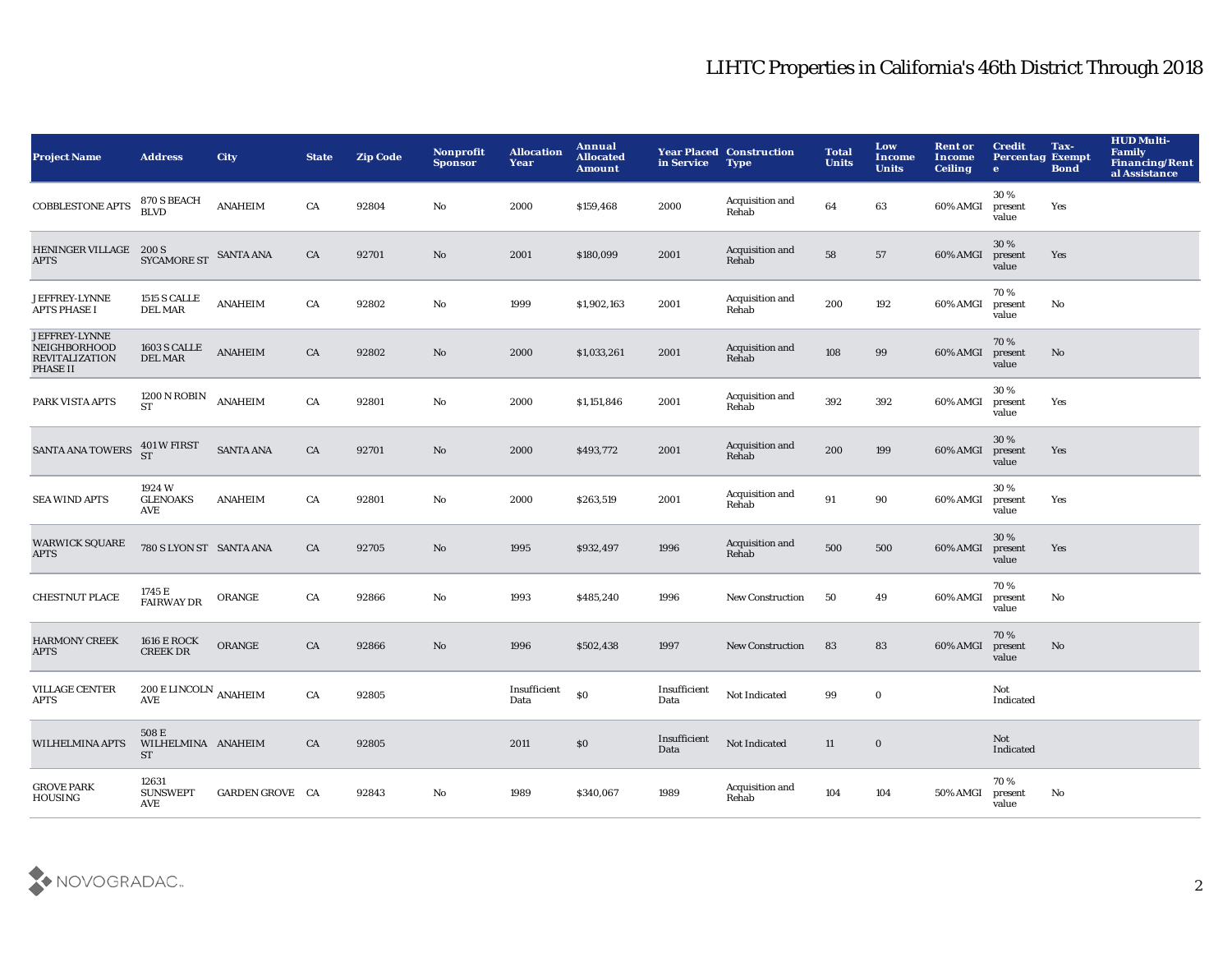| <b>Project Name</b>                                                                      | <b>Address</b>                               | <b>City</b>                | <b>State</b> | <b>Zip Code</b> | Nonprofit<br><b>Sponsor</b> | <b>Allocation</b><br>Year | Annual<br><b>Allocated</b><br><b>Amount</b> | in Service | <b>Year Placed Construction</b><br><b>Type</b> | <b>Total</b><br><b>Units</b> | Low<br><b>Income</b><br><b>Units</b> | <b>Rent or</b><br>Income<br><b>Ceiling</b> | <b>Credit</b><br><b>Percentag Exempt</b><br>$\bullet$ | Tax-<br><b>Bond</b> | <b>HUD Multi-</b><br><b>Family</b><br><b>Financing/Rent</b><br>al Assistance |
|------------------------------------------------------------------------------------------|----------------------------------------------|----------------------------|--------------|-----------------|-----------------------------|---------------------------|---------------------------------------------|------------|------------------------------------------------|------------------------------|--------------------------------------|--------------------------------------------|-------------------------------------------------------|---------------------|------------------------------------------------------------------------------|
| <b>MAGNOLIA ACRES</b>                                                                    | 640 S<br><b>MAGNOLIA</b><br>AVE              | <b>ANAHEIM</b>             | CA           | 92804           | No                          | 1988                      | \$46,140                                    | 1989       | <b>New Construction</b>                        | 40                           | 40                                   | <b>50% AMGI</b>                            | 70%<br>present<br>value                               | No                  |                                                                              |
| <b>COMMUNITY</b><br><b>GARDEN TOWERS</b>                                                 | 3919W<br>${\tt GARDEN}$<br><b>GROVE BLVD</b> | ORANGE                     | ${\rm CA}$   | 92868           | $\rm No$                    | 2001                      | \$665,051                                   | 2002       | Acquisition and<br>Rehab                       | 333                          | 332                                  | 60% AMGI                                   | 30%<br>present<br>value                               | Yes                 |                                                                              |
| <b>WAKEHAM GRANT</b><br><b>APTS</b>                                                      | 816 MINNIE ST SANTA ANA                      |                            | CA           | 92701           | $\rm No$                    | 2001                      | \$410,128                                   | 2002       | Acquisition and<br>Rehab                       | 127                          | 126                                  | 60% AMGI                                   | 30%<br>present<br>value                               | Yes                 |                                                                              |
| PALM WEST VILLAGE                                                                        | 644 S KNOTT<br>AVE                           | <b>ANAHEIM</b>             | CA           | 92804           | No                          | 1997                      | \$91,274                                    | 1998       | Acquisition and<br>Rehab                       | 58                           | 58                                   | 60% AMGI                                   | 30 %<br>present<br>value                              | Yes                 |                                                                              |
| RENAISSAANCE PARK 3433 W DEL<br><b>APTS</b>                                              | <b>MONTE DR</b>                              | <b>ANAHEIM</b>             | CA           | 92804           | No                          | 1997                      | \$181,179                                   | 1998       | Acquisition and<br>Rehab                       | 125                          | 125                                  | 60% AMGI                                   | 30 %<br>present<br>value                              | Yes                 |                                                                              |
| <b>TUDOR GROVE</b>                                                                       | 12631<br><b>SUNSWEPT</b><br>AVE              | GARDEN GROVE CA            |              | 92843           | No                          | 1989                      | \$30,899                                    | 1990       | Acquisition and<br>Rehab                       | 144                          | 144                                  | 60% AMGI                                   | 70%<br>present<br>value                               | No                  |                                                                              |
| <b>ROCKWOOD</b><br><b>APARTMENTS (FKA</b><br><b>LINCOLN AVENUE</b><br><b>APARTMENTS)</b> | 1270 E.<br><b>LINCOLN</b><br><b>AVENUE</b>   | <b>ANAHEIM</b>             | CA           | 92805           | $\mathbf{N}\mathbf{o}$      | 2014                      | \$1,958,000                                 | 2016       | <b>New Construction</b>                        | 70                           | 69                                   | 60% AMGI                                   | 70%<br>present<br>value                               |                     | Yes                                                                          |
| <b>ANDALUCIA</b><br><b>APARTMENTS</b>                                                    | 815 N HARBOR SANTA ANA<br><b>BLVD</b>        |                            | CA           | 92703           | No                          | 2015                      | \$664,144                                   | 2017       | <b>New Construction</b>                        | 70                           | 56                                   | 60% AMGI                                   | 30%<br>present<br>value                               |                     | Yes                                                                          |
| TRIANGLE TERRACE<br><b>APARTMENTS</b>                                                    | 555 S.<br><b>SHAFFER</b><br><b>STREET</b>    | ORANGE                     | CA           | 92866           | Yes                         | 2015                      | \$646,917                                   | 2017       | Acquisition and<br>Rehab                       | 75                           | 75                                   | 60% AMGI                                   | 30 %<br>present<br>value                              |                     | Yes                                                                          |
| <b>ARBOR VIEW APTS</b>                                                                   | 624 S VELARE<br><b>ST</b>                    | <b>ANAHEIM</b>             | CA           | 92804           | $\rm No$                    | 2009                      | \$0                                         | 2010       | <b>New Construction</b>                        | 46                           | 45                                   | 60% AMGI                                   | 70%<br>present<br>value                               | No                  |                                                                              |
| <b>CITRUS GROVE APTS</b>                                                                 | $1120\,\mathrm{N}\,\mathrm{LEMON}$ ORANGE ST |                            | ${\rm CA}$   | 92867           | No                          | 2009                      | \$1,173,585                                 | 2010       | <b>New Construction</b>                        | 56                           | 56                                   | 60% AMGI                                   | 70%<br>present<br>value                               | $\mathbf{No}$       | No                                                                           |
| <b>GREENLEAF APTS</b>                                                                    | 2048W<br><b>GREENLEAF</b><br>AVE             | <b>ANAHEIM</b>             | CA           | 92801           | Yes                         | 2009                      | \$588,400                                   | 2010       | <b>New Construction</b>                        | 20                           | 19                                   | 60% AMGI                                   | 70%<br>present<br>value                               | $\mathbf {No}$      | No                                                                           |
| <b>GROVE PARK APTS</b>                                                                   | 12651<br>E AVE                               | MORNINGSID GARDEN GROVE CA |              | 92843           | Yes                         | 2009                      | \$1,040,010                                 | 2010       | Acquisition and<br>Rehab                       | 104                          | 103                                  | 60% AMGI                                   | <b>Both 30%</b><br>and 70%<br>present<br>value        | No                  |                                                                              |

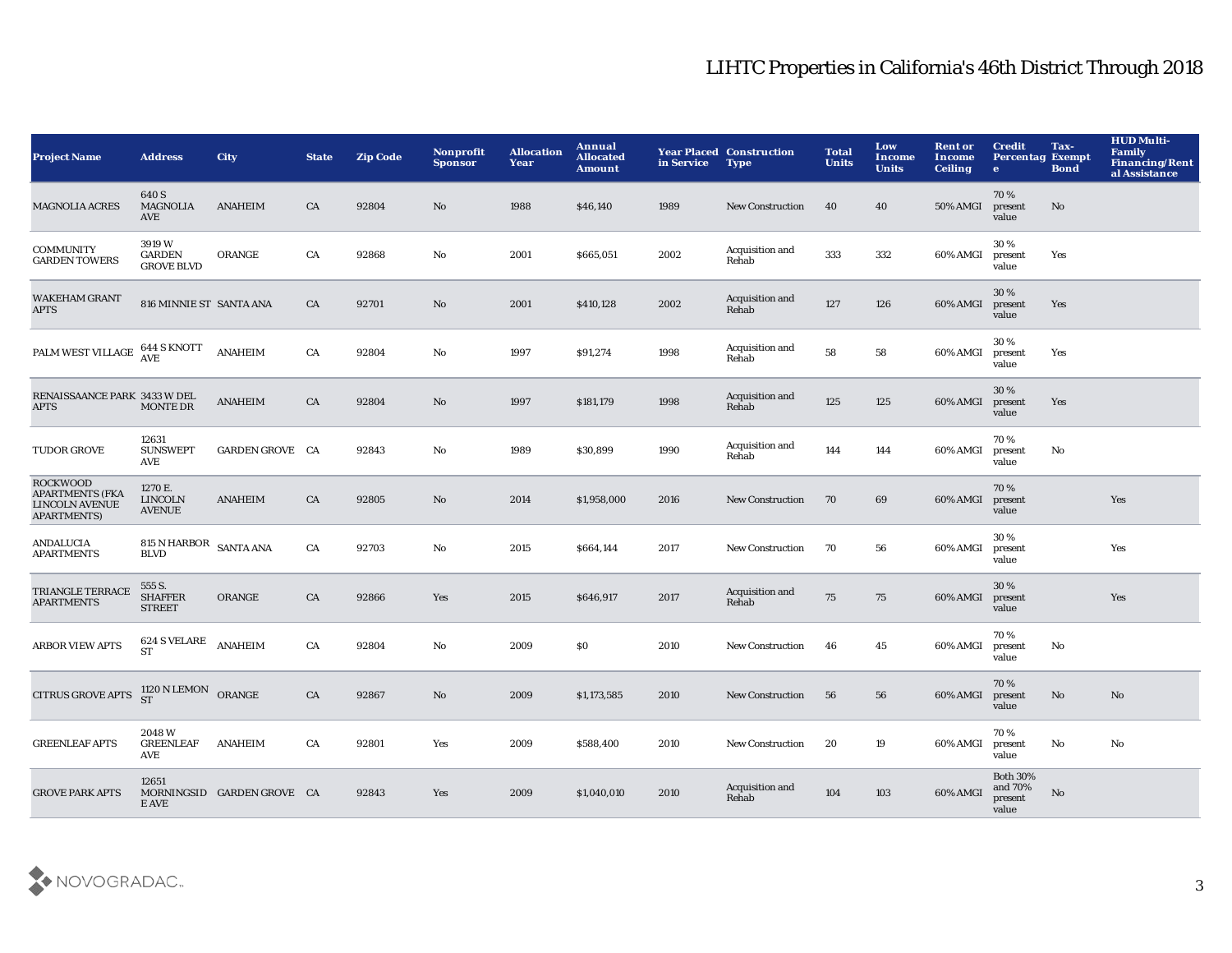| <b>Project Name</b>                                                              | <b>Address</b>                                                                                                  | <b>City</b>                             | <b>State</b> | <b>Zip Code</b> | <b>Nonprofit</b><br><b>Sponsor</b> | <b>Allocation</b><br>Year | Annual<br><b>Allocated</b><br><b>Amount</b> | in Service | <b>Year Placed Construction</b><br><b>Type</b> | <b>Total</b><br><b>Units</b> | Low<br>Income<br><b>Units</b> | <b>Rent or</b><br>Income<br><b>Ceiling</b> | <b>Credit</b><br><b>Percentag Exempt</b><br>$\bullet$ | Tax-<br><b>Bond</b> | <b>HUD Multi-</b><br><b>Family</b><br><b>Financing/Rent</b><br>al Assistance |
|----------------------------------------------------------------------------------|-----------------------------------------------------------------------------------------------------------------|-----------------------------------------|--------------|-----------------|------------------------------------|---------------------------|---------------------------------------------|------------|------------------------------------------------|------------------------------|-------------------------------|--------------------------------------------|-------------------------------------------------------|---------------------|------------------------------------------------------------------------------|
| <b>LACY &amp; RAITT APTS</b>                                                     | 703 N LACY ST SANTA ANA                                                                                         |                                         | CA           | 92701           | No                                 | 2009                      | \$265,615                                   | 2010       | Acquisition and<br>Rehab                       | 35                           | 34                            | 60% AMGI                                   | 30%<br>present<br>value                               | Yes                 | No                                                                           |
| LINCOLN ANAHEIM<br><b>PHASE I</b>                                                | 125 N CITRUS<br><b>RANCH RD</b>                                                                                 | <b>ANAHEIM</b>                          | CA           | 92805           | No                                 | 2008                      | \$1,902,743                                 | 2010       | <b>New Construction</b>                        | 72                           | 71                            | 60% AMGI                                   | 70%<br>present<br>value                               | No                  | Yes                                                                          |
| LINCOLN ANAHEIM<br><b>PHASE II</b>                                               | 105 N CITRUS<br><b>RANCH RD</b>                                                                                 | <b>ANAHEIM</b>                          | CA           | 92805           | No                                 | 2008                      | \$1,072,691                                 | 2010       | New Construction                               | 74                           | 73                            | 60% AMGI                                   | 30%<br>present<br>value                               | Yes                 | Yes                                                                          |
| FLOWER PARK PLAZA 901 W FIRST                                                    |                                                                                                                 | <b>SANTA ANA</b>                        | CA           | 92703           | No                                 | 2005                      | \$860,031                                   | 2006       | Acquisition and<br>Rehab                       | 199                          | 198                           | 60% AMGI                                   | 30%<br>present<br>value                               | Yes                 |                                                                              |
| JEFFREY-LYNNE<br>NEIGHBORHOOD<br><b>REVITALIZATION</b><br>PHASE III              | 1329 W LYNNE ANAHEIM<br>AVE                                                                                     |                                         | CA           | 92802           | No                                 | 2005                      | \$1,081,941                                 | 2006       | Acquisition and<br>Rehab                       | 85                           | 76                            | 60% AMGI                                   | 70%<br>present<br>value                               | No                  |                                                                              |
| <b>GARDEN GROVE</b><br><b>SENIOR APTS</b>                                        |                                                                                                                 | 12721 GARDEN GARDEN GROVE CA GROVE BLVD |              | 92843           | No                                 | 2005                      | \$1,354,166                                 | 2007       | <b>New Construction</b>                        | 85                           | 84                            | 60% AMGI                                   | 70 %<br>present<br>value                              | No                  |                                                                              |
| <b>JEFFREY LYNNE</b><br>NEIGHBORHOOD<br><b>REVITALIZATION</b><br><b>PHASE IV</b> | 1607 S CALLE<br><b>DEL MAR</b>                                                                                  | <b>ANAHEIM</b>                          | CA           | 92802           | No                                 | 2007                      | \$672,698                                   | 2007       | Acquisition and<br>Rehab                       | 36                           | 36                            | 60% AMGI                                   | 70%<br>present<br>value                               | No                  |                                                                              |
| <b>ROSS &amp; DURANT</b><br><b>APTS</b>                                          | 1411 N DURANT SANTA ANA<br><b>ST</b>                                                                            |                                         | CA           | 92706           | No                                 | 2006                      | \$372,046                                   | 2007       | Acquisition and<br>Rehab                       | 49                           | 48                            | 60% AMGI                                   | 30%<br>present<br>value                               | Yes                 |                                                                              |
| <b>BUENA VISTA APTS</b>                                                          | $\begin{array}{ll} 16451 \, \mathrm{E} \, \mathrm{BUENA} & \mathrm{ORANGE} \\ \mathrm{VISTA AVE} & \end{array}$ |                                         | CA           | 92865           | No                                 | 2010                      | \$337,909                                   | 2012       | <b>New Construction</b>                        | 16                           | 17                            | 60% AMGI                                   | 70%<br>present<br>value                               | No                  | No                                                                           |
| <b>VINEYARD TOWN</b><br><b>HOMES</b>                                             | 325 S VINE ST ANAHEIM                                                                                           |                                         | CA           | 92805           | Yes                                | 2005                      | \$1,266,078                                 | 2007       | New Construction                               | 60                           | 59                            | 60% AMGI                                   | 70%<br>present<br>value                               | No                  |                                                                              |
| <b>BEL AGE</b><br>PRESERVATION LP                                                | 1660W<br><b>BROADWAY</b>                                                                                        | <b>ANAHEIM</b>                          | CA           | 92802           |                                    | 2007                      | \$1,011,902                                 | 2008       | Acquisition and<br>Rehab                       | 180                          | 177                           | 60% AMGI                                   | 30%<br>present<br>value                               | Yes                 |                                                                              |
| <b>BROADWAY VILLAGE</b>                                                          | 1245 E<br>BROADWAY                                                                                              | <b>ANAHEIM</b>                          | CA           | 92805           | No                                 | 2006                      | \$1,176,883                                 | 2008       | <b>New Construction</b>                        | 46                           | 45                            | 60% AMGI                                   | 70%<br>present<br>value                               | No                  |                                                                              |
| <b>DIAMOND AISLE</b><br><b>APTS</b>                                              | <b>1310 W</b><br><b>DIAMOND ST</b>                                                                              | <b>ANAHEIM</b>                          | CA           | 92801           |                                    | 2007                      | \$390,805                                   | 2008       | <b>New Construction</b>                        | 25                           | 24                            | 60% AMGI                                   | 30%<br>present<br>value                               | Yes                 |                                                                              |

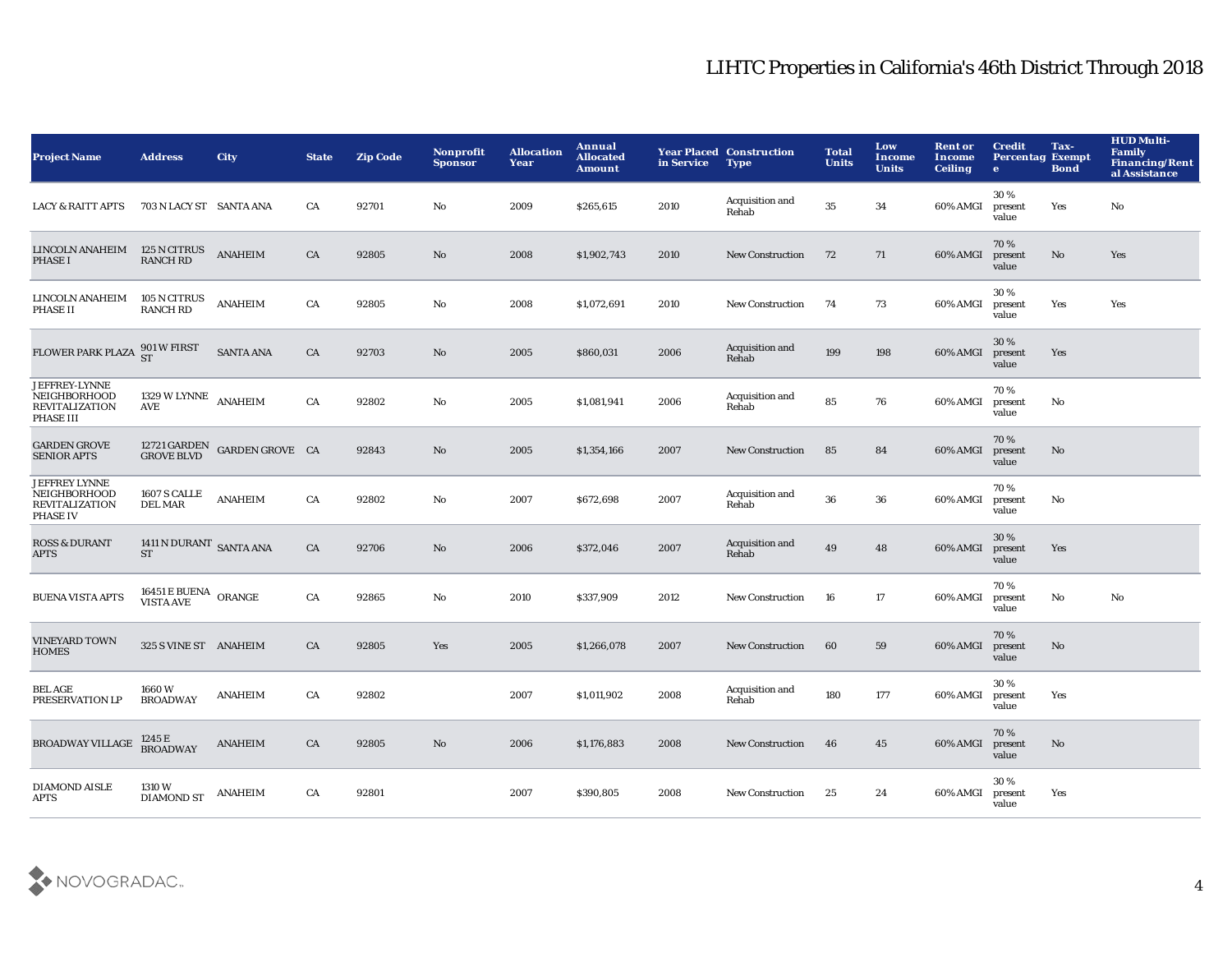| <b>Project Name</b>                                                                                                   | <b>Address</b>                       | <b>City</b>      | <b>State</b> | <b>Zip Code</b> | Nonprofit<br><b>Sponsor</b> | <b>Allocation</b><br>Year | Annual<br><b>Allocated</b><br><b>Amount</b> | in Service | <b>Year Placed Construction</b><br><b>Type</b> | <b>Total</b><br><b>Units</b> | Low<br><b>Income</b><br><b>Units</b> | <b>Rent or</b><br>Income<br><b>Ceiling</b> | <b>Credit</b><br><b>Percentag Exempt</b><br>$\bullet$ | Tax-<br><b>Bond</b> | <b>HUD Multi-</b><br><b>Family</b><br><b>Financing/Rent</b><br>al Assistance |
|-----------------------------------------------------------------------------------------------------------------------|--------------------------------------|------------------|--------------|-----------------|-----------------------------|---------------------------|---------------------------------------------|------------|------------------------------------------------|------------------------------|--------------------------------------|--------------------------------------------|-------------------------------------------------------|---------------------|------------------------------------------------------------------------------|
| <b>ELM STREET</b><br><b>COMMONS</b>                                                                                   | 111 W ELM ST ANAHEIM                 |                  | CA           | 92805           | No                          | 2006                      | \$1,409,287                                 | 2008       | <b>New Construction</b>                        | 52                           | 51                                   | 60% AMGI                                   | 70%<br>present<br>value                               | No                  |                                                                              |
| <b>SANTA ANA INFILL</b>                                                                                               | 605 E<br>WASHINGTON SANTA ANA<br>AVE |                  | CA           | 92701           | Yes                         | 2011                      | \$821,280                                   | 2012       | <b>New Construction</b>                        | 51                           | 50                                   | 60% AMGI                                   | 30%<br>present<br>value                               | Yes                 | No                                                                           |
| $\begin{tabular}{ll} \textbf{SANTA ANA STATION} & \textbf{616} \textbf{N LACY ST} & \textbf{SANTA ANA} \end{tabular}$ |                                      |                  | CA           | 92701           | Yes                         | 2011                      | \$811,150                                   | 2012       | <b>New Construction</b>                        | 40                           | 39                                   | 60% AMGI                                   | 70%<br>present<br>value                               | No                  | No                                                                           |
| <b>AVENIDA VILLAS</b>                                                                                                 | 9602 BALL RD ANAHEIM                 |                  | CA           | 92804           | Yes                         | 2011                      | \$362,868                                   | 2012       | New Construction                               | 29                           | 29                                   | 60% AMGI                                   | 70%<br>present<br>value                               | No                  | Yes                                                                          |
| <b>SOUTH STREET</b><br><b>ANAHEIM</b>                                                                                 | 712 ESST                             | <b>ANAHEIM</b>   | CA           | 92805           | Yes                         | 2010                      | \$1,811,983                                 | 2012       | <b>New Construction</b>                        | 92                           | 91                                   | 60% AMGI                                   | 70%<br>present<br>value                               | No                  | Yes                                                                          |
| <b>MONARCH POINTE</b><br><b>APT HOMES</b>                                                                             | 1860W<br><b>CRESCENT</b><br>AVE      | <b>ANAHEIM</b>   | CA           | 92801           | Yes                         | 2006                      | \$1,209,706                                 | 2008       | <b>New Construction</b>                        | 63                           | 62                                   | 60% AMGI                                   | 70%<br>present<br>value                               | No                  |                                                                              |
| WILSHIRE & MINNIE 1201 E<br><b>APTS</b>                                                                               | WILSHIRE AVE SANTA ANA               |                  | CA           | 92707           |                             | 2007                      | \$819,913                                   | 2008       | Acquisition and<br>Rehab                       | 144                          | 143                                  | 60% AMGI                                   | 30%<br>present<br>value                               | Yes                 |                                                                              |
| TYROL PLAZA SENIOR COLLEGE                                                                                            | 891 S STATE<br><b>BLVD</b>           | <b>ANAHEIM</b>   | CA           | 92806           | Yes                         | 2003                      | \$619,283                                   | 2004       | New Construction                               | 60                           | 59                                   | 60% AMGI                                   | 70%<br>present<br>value                               | No                  |                                                                              |
| PASEO VILLAGE FAMII $_{\rm ST}^{1115\text{ N}}$ CITRON ANAHEIM                                                        |                                      |                  | CA           | 92801           | Yes                         | 2012                      | \$966,349                                   | 2013       | Acquisition and<br>Rehab                       | 174                          | 174                                  | 60% AMGI                                   | 30%<br>present<br>value                               | Yes                 | No                                                                           |
| SANTA ANA STATION I 616 N LACY ST SANTA ANA                                                                           |                                      |                  | CA           | 92701           | Yes                         | 2011                      | \$1,358,548                                 | 2013       | <b>New Construction</b>                        | 74                           | 73                                   | 60% AMGI                                   | 70%<br>present<br>value                               | No                  | No                                                                           |
| <b>SERRANO WOODS</b>                                                                                                  | <b>2060 N PARK</b><br>LN             | ORANGE           | CA           | 92865           | Yes                         | 2011                      | \$663,572                                   | 2013       | <b>New Construction</b>                        | 63                           | 62                                   | 60% AMGI                                   | 70%<br>present<br>value                               | No                  | No                                                                           |
| THE CROSSINGS AT<br><b>CHERRY ORCHARD</b>                                                                             | 2748 W<br><b>LINCOLN AVE</b>         | <b>ANAHEIM</b>   | CA           | 92801           | Yes                         | 2012                      | \$590,526                                   | 2013       | New Construction                               | 44                           | 44                                   | 60% AMGI                                   | 30%<br>present<br>value                               | Yes                 | Yes                                                                          |
| VISTA DEL RIO                                                                                                         | 1600W<br><b>MEMORY LN</b>            | <b>SANTA ANA</b> | CA           | 92706           | Yes                         | 2011                      | \$526,779                                   | 2013       | <b>New Construction</b>                        | 40                           | 40                                   | 60% AMGI                                   | 70%<br>present<br>value                               | No.                 | Yes                                                                          |
|                                                                                                                       |                                      |                  |              |                 |                             |                           |                                             |            |                                                |                              |                                      |                                            |                                                       |                     |                                                                              |

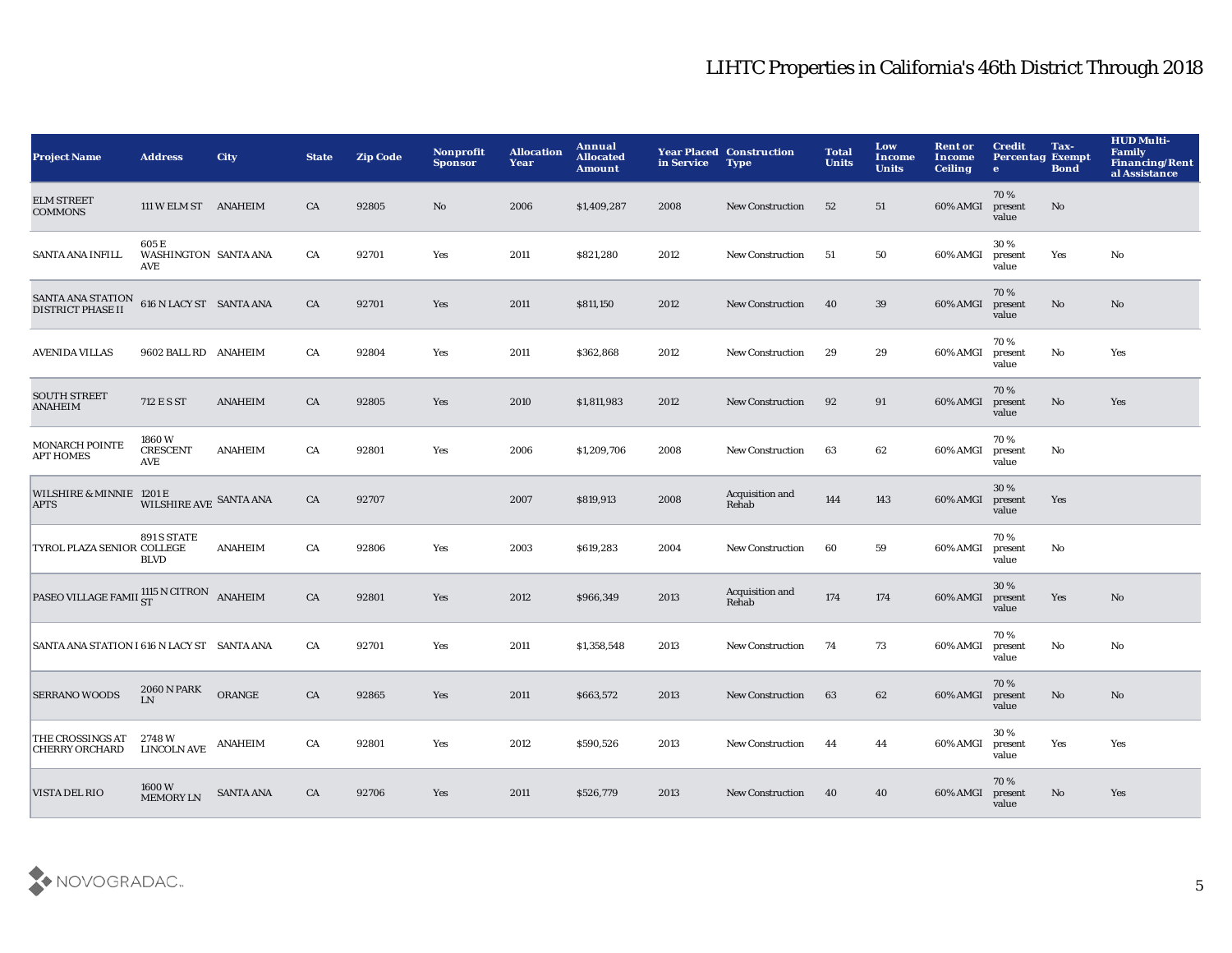| <b>Project Name</b>                        | <b>Address</b>                              | <b>City</b>      | <b>State</b> | <b>Zip Code</b> | <b>Nonprofit</b><br><b>Sponsor</b> | <b>Allocation</b><br>Year | Annual<br><b>Allocated</b><br><b>Amount</b> | in Service | <b>Year Placed Construction</b><br><b>Type</b> | <b>Total</b><br><b>Units</b> | Low<br>Income<br><b>Units</b> | <b>Rent or</b><br><b>Income</b><br><b>Ceiling</b> | <b>Credit</b><br><b>Percentag Exempt</b><br>$\mathbf{e}$ | Tax-<br><b>Bond</b>    | <b>HUD Multi-</b><br>Family<br>Financing/Rent<br>al Assistance |
|--------------------------------------------|---------------------------------------------|------------------|--------------|-----------------|------------------------------------|---------------------------|---------------------------------------------|------------|------------------------------------------------|------------------------------|-------------------------------|---------------------------------------------------|----------------------------------------------------------|------------------------|----------------------------------------------------------------|
| <b>AVON DAKOTA</b><br><b>PHASE I</b>       | $808$ S DAKOTA $\,$ ANAHEIM<br><b>ST</b>    |                  | CA           | 92805           | $\mathbf{No}$                      | 2012                      | \$467,223                                   | 2013       | Acquisition and<br>Rehab                       | 16                           | 15                            | 60% AMGI                                          | 70%<br>present<br>value                                  | No                     | $\mathbf{No}$                                                  |
| <b>CORNERSTONE APT</b><br><b>HOMES</b>     | 9541 BALL RD ANAHEIM                        |                  | CA           | 92804           | No                                 | 2007                      | \$1,036,172                                 | 2009       | <b>New Construction</b>                        | 49                           | 48                            | 60% AMGI                                          | 70%<br>present<br>value                                  | No                     |                                                                |
| <b>FLOWER TERRACE</b>                      | 1401 N<br><b>FLOWER ST</b>                  | <b>SANTA ANA</b> | CA           | 92706           | No                                 | 2012                      | \$1,304,984                                 | 2013       | Acquisition and<br>Rehab                       | 200                          | 198                           | 60% AMGI                                          | 30%<br>present<br>value                                  | Yes                    | Yes                                                            |
| <b>VILLA ANAHEIM</b>                       | 3305W<br><b>LINCOLN AVE</b>                 | <b>ANAHEIM</b>   | CA           | 92801           | No                                 | 2012                      | \$713,429                                   | 2013       | <b>New Construction</b>                        | 135                          | 134                           | 60% AMGI                                          | 30%<br>present<br>value                                  | Yes                    | No                                                             |
| <b>ANTON MONACO</b><br><b>APTS</b>         | 1881 W<br><b>LINCOLN AVE</b>                | <b>ANAHEIM</b>   | CA           | 92801           | No                                 | 2012                      | \$1,449,274                                 | 2014       | <b>New Construction</b>                        | 232                          | 229                           | 60% AMGI                                          | 30%<br>present<br>value                                  | Yes                    | No                                                             |
| <b>CERRITOS AVENUE</b><br><b>APTS</b>      | 9501<br>CERRITOS AVE ANAHEIM                |                  | CA           | 92804           | $\mathbf{N}\mathbf{o}$             | 2012                      | \$1,278,998                                 | 2014       | <b>New Construction</b>                        | 60                           | 59                            | 60% AMGI                                          | 70%<br>present<br>value                                  | Yes                    | Yes                                                            |
| <b>SULLIVAN MANOR</b><br><b>APARTMENTS</b> | 2516 W. 1ST<br><b>STREET</b>                | <b>SANTA ANA</b> | ${\rm CA}$   | 92703           | Yes                                | 2014                      | \$562,152                                   | 2014       | Acquisition and<br>Rehab                       | 54                           | 53                            | 60% AMGI                                          | 30 %<br>present<br>value                                 | Yes                    | Yes                                                            |
| <b>CALENDULA COURT</b>                     | 928 S.<br><b>WEBSTER</b><br><b>AVENUE</b>   | <b>ANAHEIM</b>   | CA           | 92804           | $\mathbf{N}\mathbf{o}$             | 2013                      | \$835,482                                   | 2014       | <b>New Construction</b>                        | 32                           | 31                            | 60% AMGI                                          | 70%<br>present<br>value                                  | $\mathbf{N}\mathbf{o}$ | $\mathbf {No}$                                                 |
| <b>VILLAGE CENTER</b><br><b>APARTMENTS</b> | 200 EAST<br><b>LINCOLN</b><br><b>AVENUE</b> | <b>ANAHEIM</b>   | CA           | 92805           | No                                 | 2014                      | \$830,622                                   | 2014       | Acquisition and<br>Rehab                       | 100                          | 99                            | 60% AMGI                                          | 30%<br>present<br>value                                  | Yes                    | Yes                                                            |
| PEBBLE COVE                                | 2555W.<br><b>WINSTON</b><br><b>ROAD</b>     | <b>ANAHEIM</b>   | CA           | 92804           | No                                 | 2015                      | \$708,505                                   | 2016       | Acquisition and<br>Rehab                       | 111                          |                               | 110 60% AMGI                                      | 30 %<br>present<br>value                                 | Yes                    | No                                                             |
|                                            |                                             |                  |              |                 |                                    |                           |                                             |            |                                                |                              |                               |                                                   |                                                          |                        |                                                                |
| 75 Projects Reported                       |                                             |                  |              |                 |                                    |                           | \$52,385,034                                |            |                                                | 7,053                        | 6,815                         |                                                   |                                                          |                        |                                                                |

Location: California's 46th District (Congressional District, 116th)